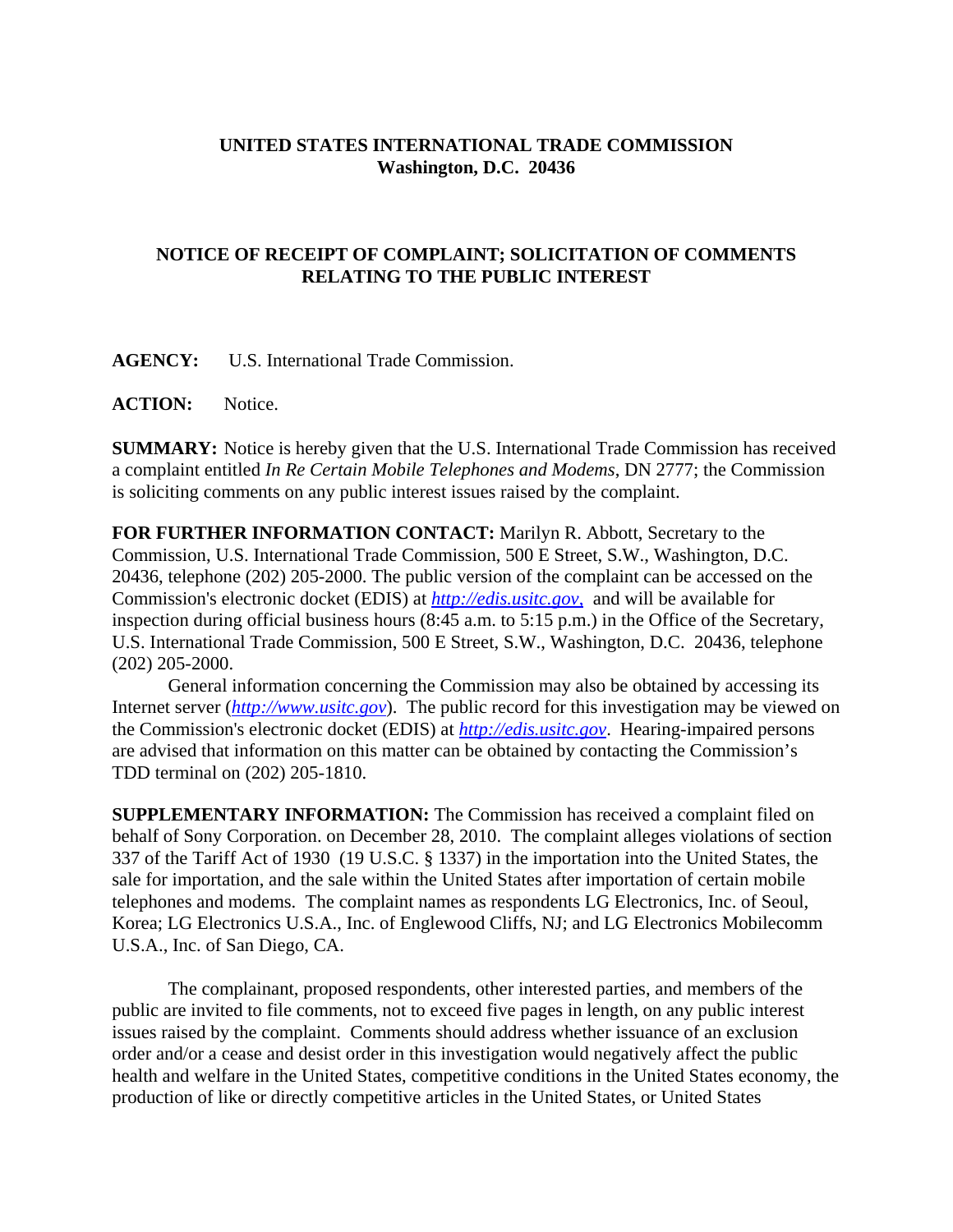consumers.

In particular, the Commission is interested in comments that:

- (i) explain how the articles potentially subject to the orders are used in the United States;
- (ii) identify any public health, safety, or welfare concerns in the United States relating to the potential orders;
- (iii) indicate the extent to which like or directly competitive articles are produced in the United States or are otherwise available in the United States, with respect to the articles potentially subject to the orders; and
- (iv) indicate whether Complainant, Complainant's licensees, and/or third party suppliers have the capacity to replace the volume of articles potentially subject to an exclusion order and a cease and desist order within a commercially reasonable time.

Written submissions must be filed no later than by close of business, five business days after the date of publication of this notice in the *Federal Register*. There will be further opportunities for comment on the public interest after the issuance of any final initial determination in this investigation.

Persons filing written submissions must file the original document and 12 true copies thereof on or before the deadlines stated above with the Office of the Secretary. Submissions should refer to the docket number ("Docket No. 2777") in a prominent place on the cover page and/or the first page. The Commission's rules authorize filing submissions with the Secretary by facsimile or electronic means only to the extent permitted by section 201.8 of the rules (see Handbook for Electronic Filing Procedures,

http://www.usitc.gov/secretary/fed\_reg\_notices/rules/documents/handbook\_on\_electronic\_filing. pdf ). Persons with questions regarding electronic filing should contact the Secretary (202-205-2000).

Any person desiring to submit a document to the Commission in confidence must request confidential treatment. All such requests should be directed to the Secretary to the Commission and must include a full statement of the reasons why the Commission should grant such treatment. *See* 19 C.F.R. § 201.6. Documents for which confidential treatment by the Commission is properly sought will be treated accordingly. All nonconfidential written submissions will be available for public inspection at the Office of the Secretary.

This action is taken under the authority of section 337 of the Tariff Act of 1930, as amended (19 U.S.C.  $\S$  1337), and of sections 201.10 and 210.50(a)(4) of the Commission's Rules of Practice and Procedure (19 CFR §§ 201.10, 210.50(a)(4)).